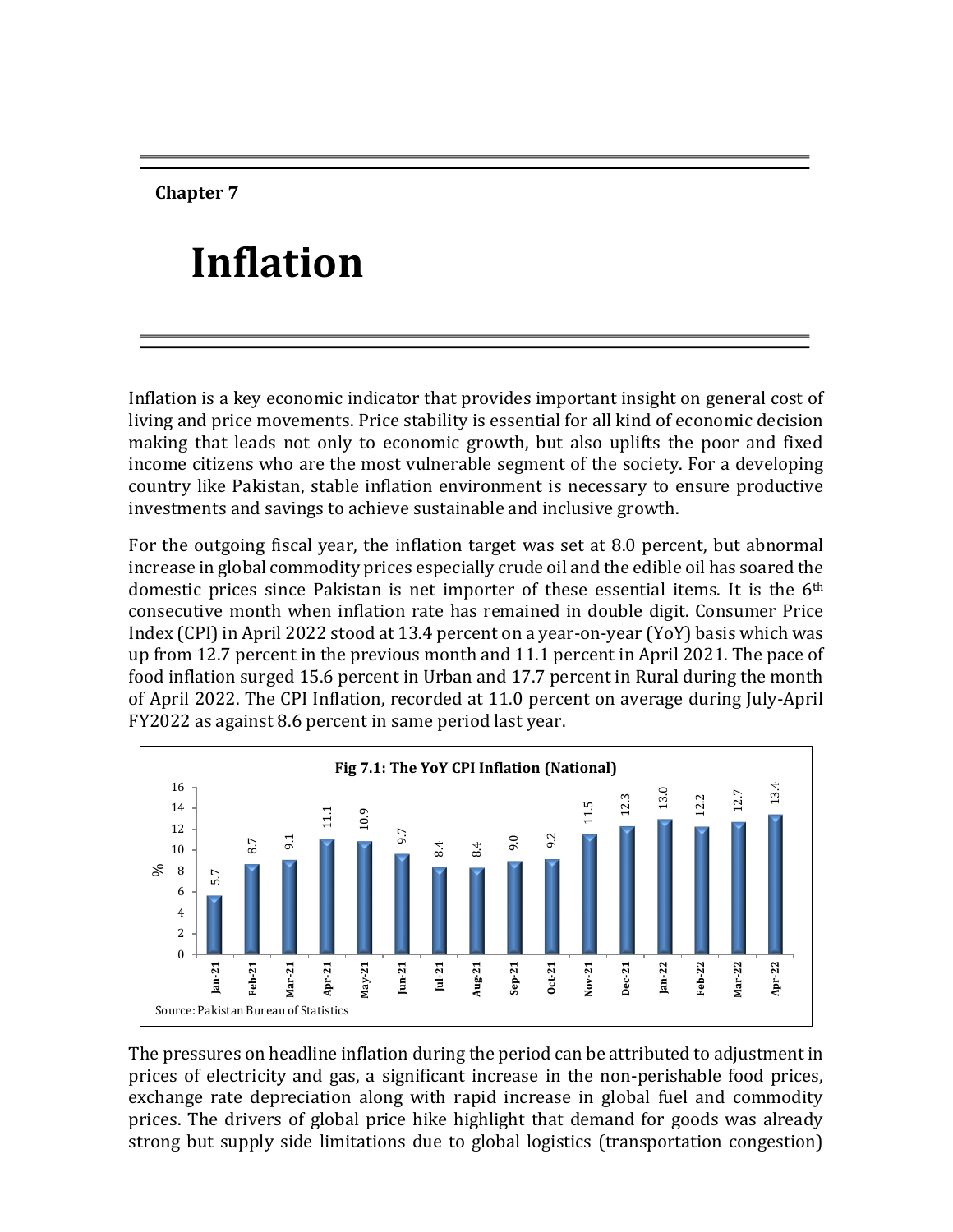constraints added stress to already swelling prices. It is also recorded that the Wholesale Price Index (WPI) continued its upward trajectory, indicating persistent cost push inflationary pressure in the economy.

The government made best efforts to ensure smooth supply of essential domestic goods through vigilant monitoring of prices both at provincial and federal level. A Ramazan package of Rs 8.2 billion was provided through Utility Store Corporation (USC) for providing essential items to general public at affordable prices. Government has already approved import of three million metric tonnes of wheat to ease the supply in the country. Further, continuous relief to the lower strata of the society from global inflationary pressure, the ECC granted approval to revise prices of wheat flour and sugar from Rs 950/20kg to Rs 800/20kg and Rs 85/kg to Rs 70/kg, respectively, and also directed that discount of Rs 190/kg on vegetable ghee will be continued. The government will continue to absorb the cost of subsidy for the benefit of the common man.

#### **Box I: The Impact of War in Ukraine on Commodity Markets**

The conflict between Russia and Ukraine has caused major disruptions to the supply of commodities. Both countries are major exporters of energy and agricultural products. The disruptions have exacerbated existing stresses in commodity markets following sluggish recovery from the COVID-19 pandemic, which saw rebounding global demand and constrained supplies after 2020. As a result, commodity price volatility has intensified, with food prices reaching unprecedented levels not seen since the 2007-08 price spikes. Beyond their broader impact on inflation, supply disruptions of key commodities could severely affect a wide range of industries, including food, construction, petrochemicals, and transport.

| World Bank Commodities Price Forecast (nominal US \$) |                                                    |        |        |        |        |                             |        |         |         |  |
|-------------------------------------------------------|----------------------------------------------------|--------|--------|--------|--------|-----------------------------|--------|---------|---------|--|
|                                                       |                                                    | 2021   | 2022F  | 2023F  |        | % change from previous year |        |         |         |  |
| Commodity                                             | Unit                                               |        |        |        | 2024F  | 2021                        | 2022F  | 2023F   | 2024F   |  |
| Crude oil, Brent                                      | \$/bbl                                             | 70.4   | 100.0  | 92.0   | 80.0   | 66.4                        | 42.0   | $-8.0$  | $-13.0$ |  |
| Natural gas, Europe                                   | \$/mmbtu                                           | 16.1   | 34.0   | 25.0   | 22.3   | 403.1                       | 111.0  | $-26.5$ | $-10.8$ |  |
| Natural gas, U.S.                                     | \$/mmbtu                                           | 3.9    | 5.2    | 4.8    | 4.7    | 95.0                        | 35.0   | $-7.7$  | $-2.1$  |  |
| Liquefied natural gas,                                | \$/mmbtu                                           | 10.8   | 19.0   | 14.0   | 13.3   | 30.1                        | 76.6   | $-26.3$ | $-5.0$  |  |
| Japan                                                 |                                                    |        |        |        |        |                             |        |         |         |  |
| Palm oil                                              | $\frac{\text{S}}{\text{m}}$                        | 1131.0 | 1650.0 | 1400.0 | 1372.0 | 50.4                        | 45.9   | $-15.2$ | $-2.0$  |  |
| Soybean oil                                           | $\frac{\text{M}}{\text{m}}$                        | 1385.0 | 1800.0 | 1400.0 | 1400.0 | 65.3                        | 30.0   | $-22.2$ | 0.0     |  |
| Maize                                                 | $\frac{\text{M}}{\text{m}}$                        | 260.0  | 310.0  | 280.0  | 278.0  | 57.6                        | 19.4   | $-9.7$  | $-0.7$  |  |
| Rice, Thailand, 5%                                    | $\frac{\text{M}}{\text{m}}$                        | 458.0  | 425.0  | 415.0  | 423.0  | $-7.8$                      | $-7.3$ | $-2.4$  | 1.9     |  |
| Wheat, U.S., HRW                                      | $\frac{\text{M}}{\text{m}}$                        | 315.0  | 450.0  | 380.0  | 370.0  | 35.8                        | 42.7   | $-15.6$ | $-2.6$  |  |
| Sugar, World                                          | $\frac{\sqrt{2}}{2}$                               | 0.4    | 0.4    | 0.4    | 0.4    | 39.3                        | 0.1    | $-2.6$  | $0.0\,$ |  |
| <b>DAP</b>                                            | $\frac{\text{M}}{\text{m}}$                        | 601.0  | 900.0  | 800.0  | 650.0  | 92.6                        | 49.8   | $-11.1$ | $-18.8$ |  |
| Urea, E. Europe                                       | $\frac{\text{M}}{\text{m}}$                        | 483.0  | 850.0  | 750.0  | 600.0  | 110.9                       | 76.0   | $-11.8$ | $-20.0$ |  |
| F: forecast                                           |                                                    |        |        |        |        |                             |        |         |         |  |
|                                                       | Source: WB, Commodity Markets Outlook (April 2022) |        |        |        |        |                             |        |         |         |  |

In response to price hikes, policymakers have often sought to provide relief to consumers via subsidies or lower taxes; however, these are ineffective remedies particularly at this point in time and may exacerbate supply shortages. Policymakers can better mitigate the impact of higher prices on lowincome households through targeted measures, including cash transfers. Past commodity price shocks induced policy and market responses that led to increased sources of supply and, for oil price shocks, greater consumption efficiency and substitution away from oil. Over time, the recent spike in prices will likely once again spur more efficient energy consumption and a faster transition away from fossil fuels, particularly if supported by appropriate policy responses. Food production, at the global level, will also respond to changes in relative prices. However, the uncertainties for food supply availability stemming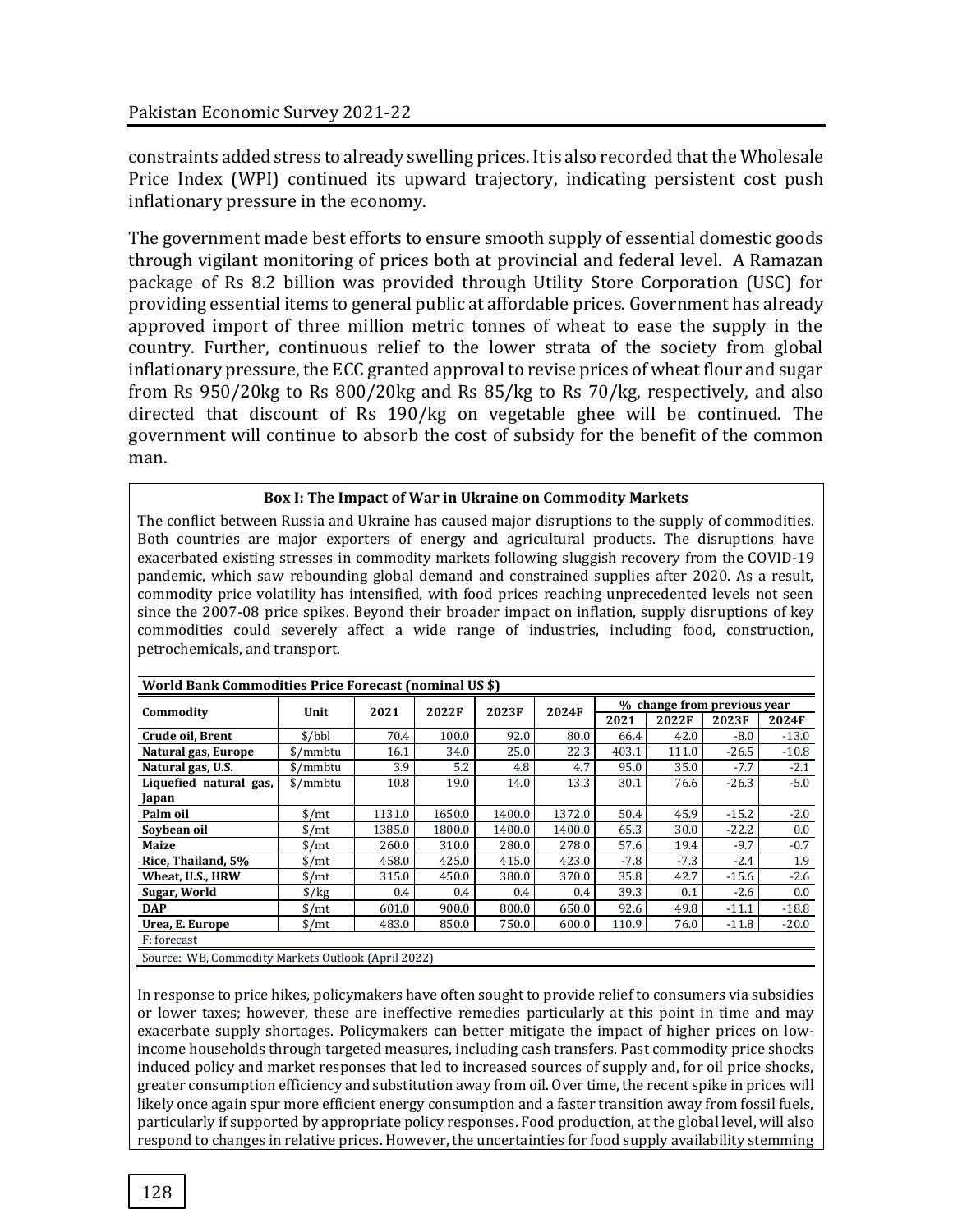

**7.2 Consumer Price Index (CPI)**

The headline inflation measured by the CPI is recorded at 11.0 percent during July-April FY2022 as against 8.6 percent during the same period last year. The group-wise breakdown indicates that major contributions to headline inflation are Transport group followed by Furnishing & household equipment maintenance and Housing, water, electricity & gas group. Transport group inflation stood at 19.4 percent against the decline of 1.3 percent during July-April FY2021. Similarly, Housing, Water, Electricity,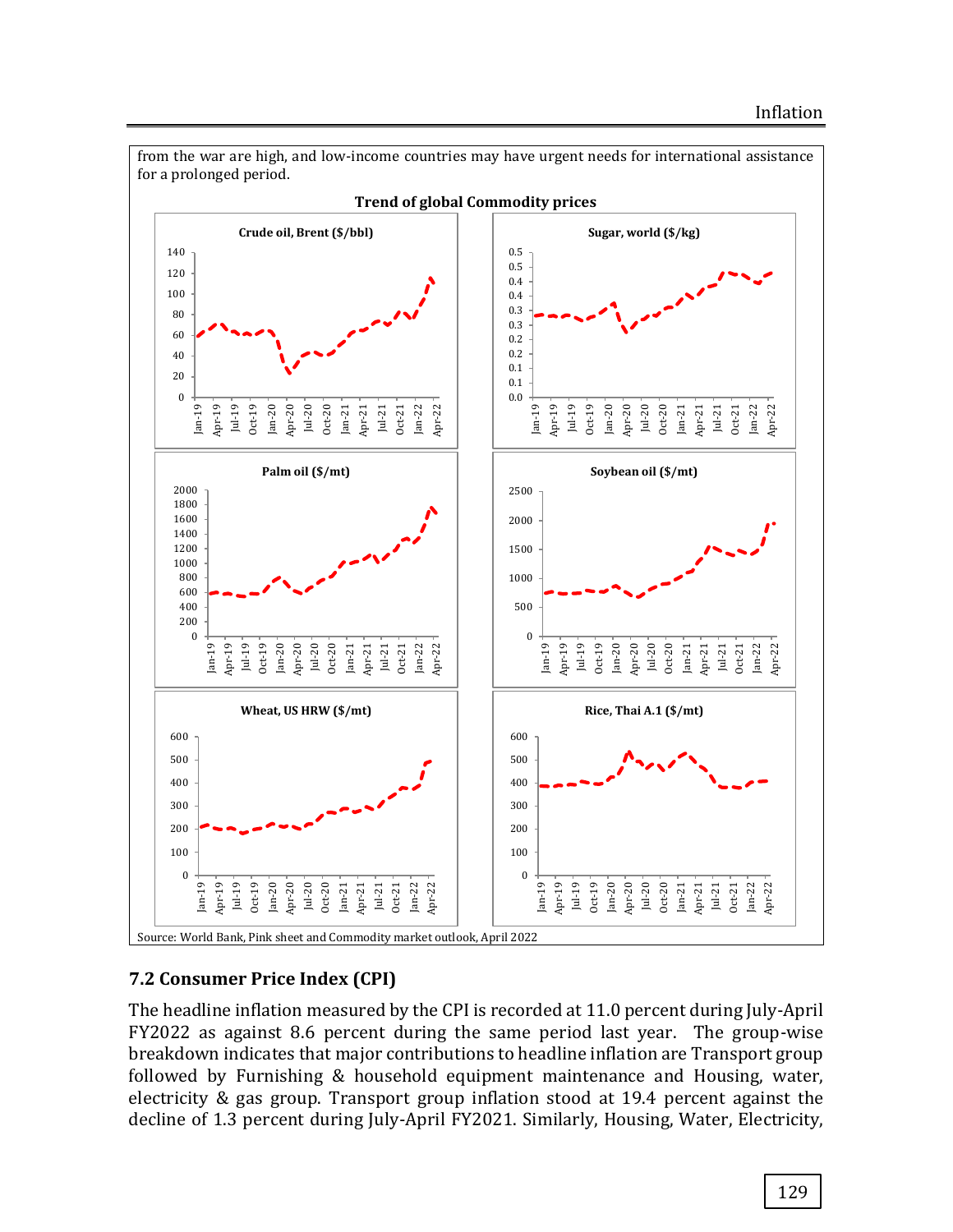Gas & other Fuel have recorded an increase of 11.0 percent during July-April FY2022 as against 5.7 percent during the same period last year.

Non-Perishable food items are the main contributory factor in jacking up the food inflation. Non-perishable food items recorded at 13.1 percent against the increase of 16.0 percent during the same period last year. Among non-perishable food items, the upward pressure came from Edible oil followed by Pulses and Chicken. In case of edible oil and ghee products, manufacturers have been struggling with rising international prices of palm and soyabean oil since July 2020. The high prices of poultry bird mainly attributed to low production, weather variations and more than doubled rate of soybean (main ingredient of poultry feed).

Inflation in perishable food items was increased by 4.1 percent against the slight increase of 0.1 percent during same period last year. CPI movements by major groups are given in Table 7.1.

|                                               |         | % Change |         |
|-----------------------------------------------|---------|----------|---------|
| Group                                         | Weights | 2020-21  | 2021-22 |
| <b>CPI National</b>                           | 100.0   | 8.6      | 11.0    |
| Food & Non-alcoholic Beverages                | 34.6    | 13.4     | 11.8    |
| Non-perishable Food Items<br>i)               | 29.6    | 16.0     | 13.1    |
| ii)<br>Perishable Food Items                  | 5.0     | 0.1      | 4.1     |
| Alcoholic Beverages & Tobacco                 | 1.0     | 5.7      | 2.4     |
| Restaurant & Hotels                           | 6.9     | 8.5      | 11.3    |
| Clothing & Foot wear                          | 8.6     | 10.0     | 10.0    |
| Housing, Water, Electricity, Gas & other Fuel | 23.6    | 5.7      | 11.0    |
| Furnishing & Household Equipment maintenance  | 4.1     | 8.1      | 11.6    |
| Health                                        | 2.8     | 8.3      | 9.1     |
| Transport                                     | 5.9     | $-1.3$   | 19.4    |
| Communication                                 | 2.2     | 0.5      | 2.5     |
| Recreation & culture                          | 1.6     | 4.2      | 7.7     |
| Education                                     | 3.8     | 1.2      | 3.8     |
| Miscellaneous                                 | 4.9     | 11.7     | 9.8     |
| Source: Pakistan Bureau of Statistics         |         |          |         |

**Table 7.1: Composition of CPI-National Inflation (July-April)**

In Q1-FY2022, CPI was brought down to 8.6 percent from 8.8 percent in corresponding quarter last year on account of lower pace of inflation in Non-perishable food items than the same quarter of last year. CPI in Q1 also remained lower due to negative growth in perishable items compared to double digit in the Q1- FY2021. Low inflation in Q1 FY2022 resulted from the timely decisions of National Price Monitoring Committee (NPMC) meetings where provincial governments were directed to look into profit margins i.e. gap between wholesale and retail prices and take proactive measures to minimize it. Furthermore, M/o National Food Security & Research and M/o Industries & Production also remained vigilant on wheat and sugar stock in the country and make arrangements for timely import of wheat & sugar as per ECC direction.

In Q2-FY2022, main drivers of CPI inflation remained Transport, Housing, water, electricity, gas & other fuel and Non-perishable items. In Q3-FY2022, CPI inflation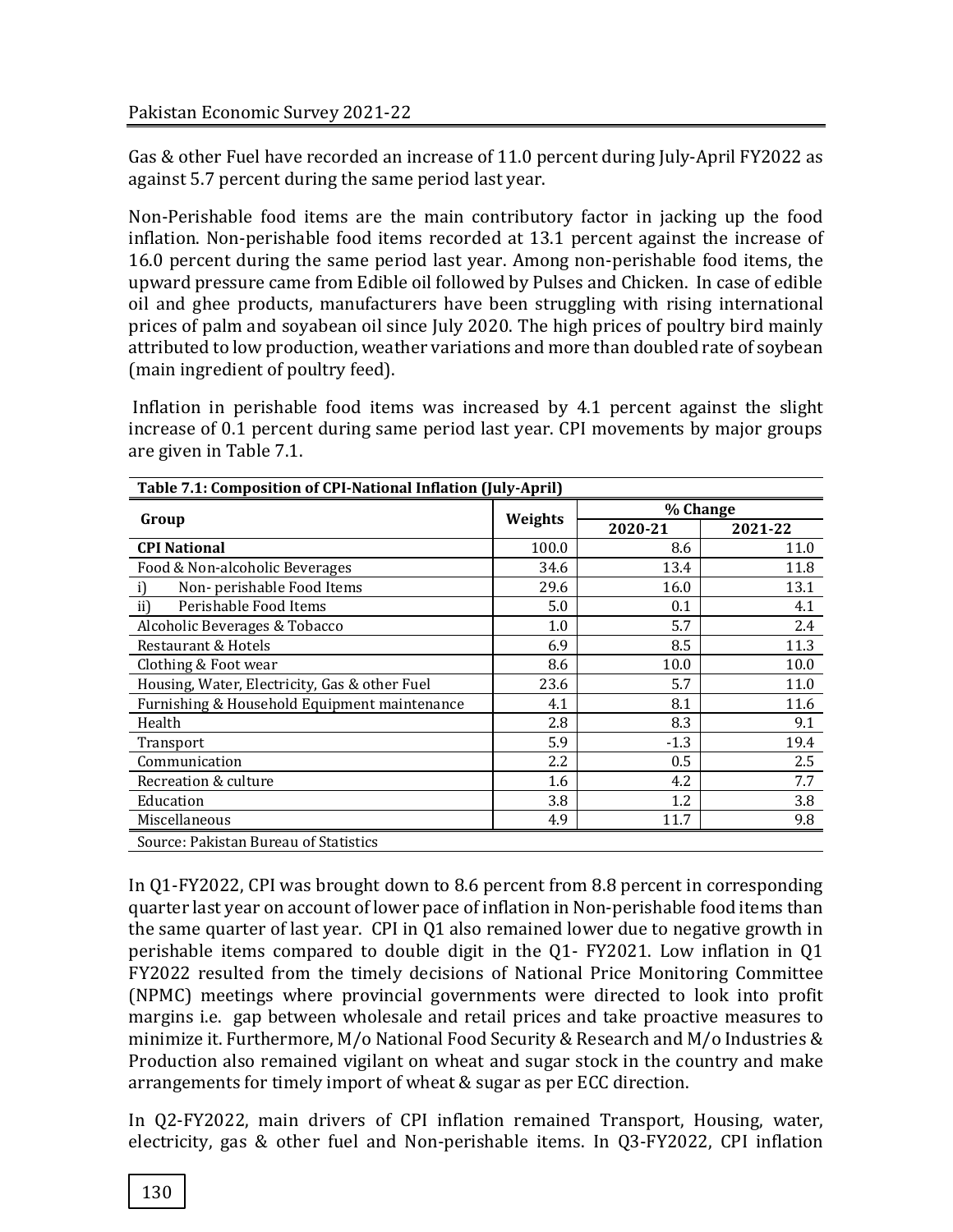further increased on account of exorbitant increase in prices of perishable food items due to high transportation cost and massive increase in global commodity prices owing to conflict between Russia and Ukraine.

| Table 7.2: Quarter wise CPI National         |                |                |                |         |                | (%)            |  |
|----------------------------------------------|----------------|----------------|----------------|---------|----------------|----------------|--|
| Group                                        |                | 2020-21        |                | 2021-22 |                |                |  |
|                                              | Q <sub>1</sub> | Q <sub>2</sub> | Q <sub>3</sub> | Q1      | Q <sub>2</sub> | Q <sub>3</sub> |  |
| <b>CPI National</b>                          | 8.8            | 8.4            | 7.8            | 8.6     | 11.0           | 12.6           |  |
| Food & Non-Alcoholic Beverages               | 15.1           | 15.0           | 9.3            | 9.5     | 9.7            | 14.3           |  |
| i) Non-perishable                            | 15.2           | 17.2           | 14.8           | 12.2    | 13.3           | 13.1           |  |
| ii) Perishable                               | 13.7           | 5.3            | $-18.8$        | $-5.0$  | $-8.0$         | 23.3           |  |
| Alcoholic Beverages & Tobacco                | 5.6            | 6.0            | 5.8            | 2.4     | 1.9            | 2.0            |  |
| Restaurant & Hotels                          | 7.9            | 9.3            | 8.3            | 7.9     | 10.6           | 14.0           |  |
| Clothing & Foot wear                         | 9.5            | 9.4            | 10.5           | 9.3     | 10.1           | 10.2           |  |
| Housing, Water, Electricity Gas & other Fuel | 5.4            | 2.9            | 7.6            | 9.0     | 14.4           | 10.9           |  |
| Furnishing & Household Equipment             | 7.7            | 7.8            | 8.3            | 9.6     | 10.6           | 13.4           |  |
| Maintenance                                  |                |                |                |         |                |                |  |
| Health                                       | 7.9            | 7.8            | 8.8            | 8.3     | 8.6            | 9.8            |  |
| Transport                                    | $-3.1$         | $-3.0$         | $-0.3$         | 9.2     | 20.9           | 24.8           |  |
| Communication                                | 0.3            | 0.5            | 0.6            | 2.8     | 2.6            | 2.6            |  |
| Recreation & culture                         | 3.8            | 4.2            | 4.7            | 6.4     | 7.6            | 8.4            |  |
| Education                                    | 1.0            | 1.3            | 1.2            | 2.5     | 2.5            | 5.0            |  |
| Miscellaneous                                | 12.5           | 11.8           | 11.5           | 7.5     | 9.7            | 10.9           |  |
| Source: Pakistan Bureau of Statistics        |                |                |                |         |                |                |  |

#### **Box II: Inflationary Pressure and Role of the SBP**

- The role of the State Bank of Pakistan (SBP) as defined in the SBP Act 1956 has undergone several changes over the years. The recent amendments in the SBP Act 2022 mainly address the objectives of the SBP, along with operational and financial autonomy, accountability and transparency.
- Over the last two decades, price stability emanating from low and stable inflation, has become one of the most important objectives of monetary policy across the globe. One of the key factors to achieve this objective is central bank's ability to anchor inflation expectations effectively. In this backdrop, greater independence helps the central bank to build credibility and anchor inflation expectations to the medium term inflation target. With the given perspective, amendments in SBP Act 2022 will have effects on the inflation in the following ways:
- **Clarity in Objective:** International experience has shown that price stability is a necessary condition for sustained growth and development. Countries where price stability is a primary objective of a central bank, they tend to have lower inflation as well as less volatility in both inflation and growth.
	- The clear specification of objectives (price stability) will make the SBP more accountable for achieving them. In addition, it would help the SBP to prioritize its policy actions appropriately to ensure sustainable economic growth in Pakistan.
	- Clear specification of the objective will also lead to credibility of a Central Bank (CB); as more credible a CB is, more effective will be its monetary policy in achieving goal of low and stable inflation.
- **Exclusion of provisions related to Government borrowing:** It is generally argued that government borrowing from the central bank can lead to inflation and balance of payments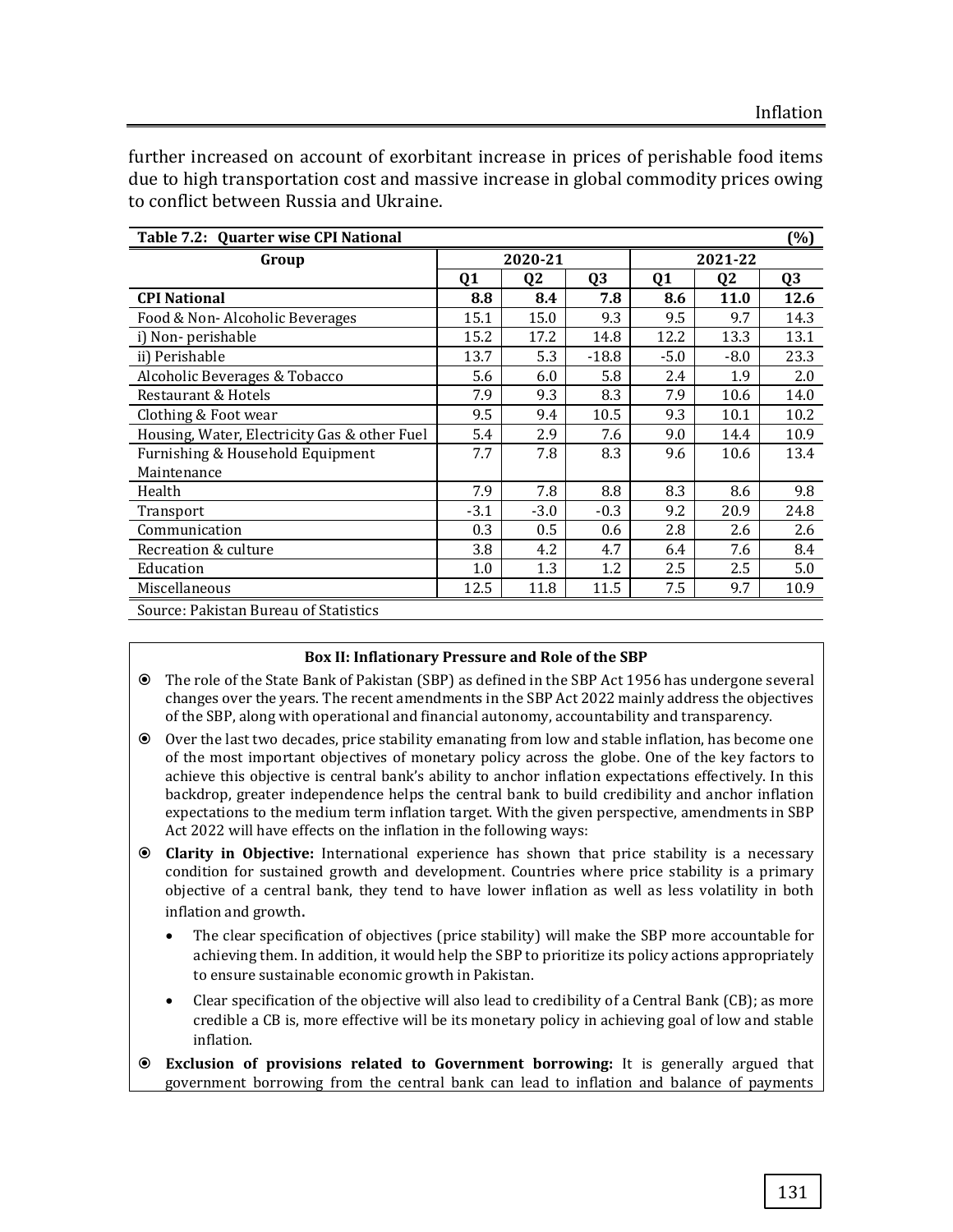difficulties. <sup>1</sup> To curb these harmful tendencies, some countries have included legal provisions to limit government borrowing from the central bank.<sup>2</sup>

A similar restriction would be beneficial for Pakistan, as this clause will restrict money printing to finance budget deficit.

- **Enhanced Accountability:** SBP will remain accountable for its actions. First, by defining its objectives more clearly so that its performance can be better assessed. Second, by requiring that the Governor submit an annual report to Parliament on the extent to which these objectives were met and a separate report on financial stability, as well as explicitly giving the right to Parliament to ask for senior officials to appear before it as many times as needed. Enhanced accountability clauses will lead to more vigilant policy actions by the SBP.
- **Scope of SBP Functions:** Under the amended Act, formulation and implementation of the exchange rate policy will be covered under SBP functions. Under the new system, the exchange rate is determined by market forces, with intervention only when exchange conditions become disorderly. A market-based exchange rate system also means that the exchange rate is not kept artificially high as this eventually leads to balance of payments crises, and owing to sharp depreciation, results in higher inflation. Going forward, two-way exchange rate movement will prevent economy from high and sudden currency depreciation and allied inflationary impacts.

Source: State Bank of Pakistan

**CPI inflation-Urban** increased by 12.2 percent on YoY basis in April 2022 as compared to 11.0 percent in April 2021. The Urban Food and Non-Food inflation recorded at 15.6 percent and 10.2 percent, respectively, as compared to 15.7 percent and 8.2 percent in the same month last year. During the period July-April FY2022, CPI-Urban recorded at 10.9 percent as against 7.7 percent during the same period last year.

On YoY basis, the food commodities that contributed to urban food inflation during



April 2022 over the same month of last year include Tomatoes (124.68 percent) followed by Mustard oil (61.72 percent), Onion (61.64 percent), Cooking oil (60.07 percent), Vegetable ghee (58.71 percent), Masoor pulse (40.29 percent), Gram whole (30.85 percent), Fruits (30.64 percent), Meat (25.64 percent), Vegetables (19.15 percent), Wheat flour (18.34 percent) and Wheat (14.69 percent), respectively. The food commodities that witnessed decline in prices include Moong pulse (25.94 percent), Potatoes (20.73 percent), Eggs (19.42 percent), condiments and spices (16.31 percent) and Sugar (9.67 percent).

The non-food commodities that witnessed increase in prices include Liquefied hydrocarbons (78.96 percent), Motor fuel (39.23 percent), Cleaning and laundering

 $\overline{a}$ 

 $1$  When the government borrows from the central bank, it is equivalent to printing money. Simply printing money does not create more real resources in the economy rather will induce inflation.

<sup>2</sup>Alagidede, P. (2016), "Central bank deficit financing in a constrained fiscal space", Working Paper, International Growth Center (IGC): S-33306-GHA-1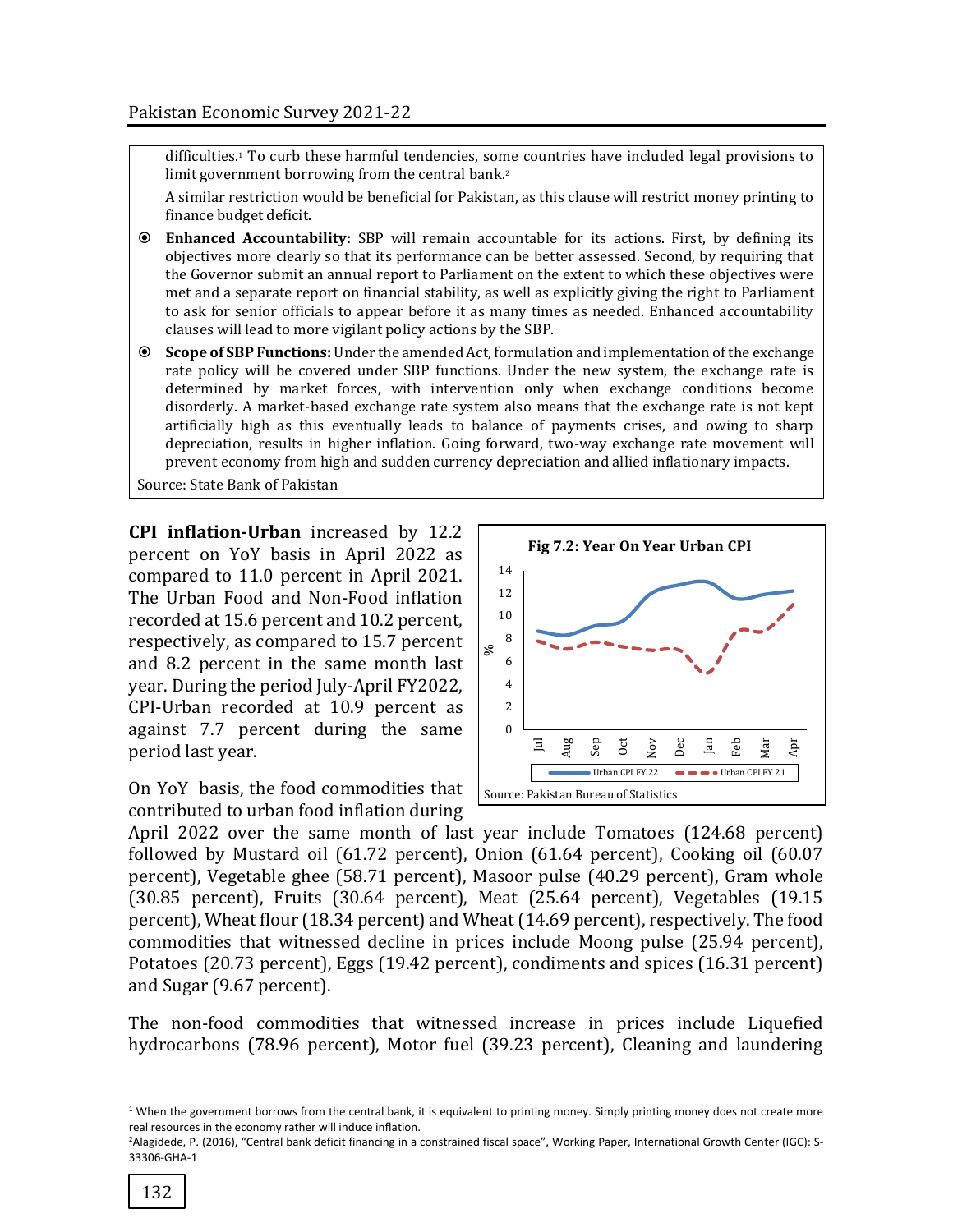(23.65 percent), Washing soap/detergents/match box (17.22 percent), Motor vehicle accessories (15.95 percent) and Household equipment (15.06 percent).

**CPI inflation-Rural** increased by 15.1 percent on a YoY basis in April 2022 as compared to 11.3 percent in April 2021.

Food and Non-Food inflation recorded at 17.7 percent and 12.8 percent as compared to 14.1 percent and 8.9 percent, respectively, in the same month last year. During the period July-April FY2022, CPI-Rural recorded at 11.2 percent as against 10.0 percent during the same period last year. The inflation differential in Rural and Urban may be attributed to relatively loose price checks in rural areas. The high food



(other than fruits and vegetables) and non-food inflation in rural areas can be attributed to the transportation cost.

In rural YoY inflation, the food commodities that contributed to upward growth of CPI include Tomatoes (169.87 percent), Onions (77.72 percent), Cooking oil (63.94 percent), Vegetable ghee (62.22 percent), Mustard oil (59.23 percent), Masoor pulse (45.30 percent), Gram whole (39.49 percent), Fruits (39.20 percent), Vegetables (27.14 percent), Meat (26.19 percent), Beans (21.49 percent), Wheat flour (18.82 percent), Besan (16.30 percent) and Wheat (14.10 percent). The food commodities that witnessed decrease in prices included Moong pulse (26.93 percent), Eggs (19.50 percent), Potatoes (18.97 percent), Condiments and spices (14.82 percent) and Sugar (8.09 percent).

The non-food commodities that contributed to rural inflation include Liquefied hydrocarbons (64.64 percent), Motor fuels (38.47 percent), Washing soaps/detergents/match box (20.15 percent), Cleaning and laundering (19.86 percent), Motor vehicles accessories (17.28 percent), Hosiery (17.04 percent), Solid fuel (15.74 percent) and Woolen readymade garments (15.03 percent).

### **7.3: Core Inflation**

Core inflation is defined as Non Food and Non Energy (NFNE) inflation which is calculated by excluding the food group and energy items (Kerosene oil, petrol, diesel, CNG, electricity, and natural gas) from the CPI basket. Core inflation continued to follow moderate trajectory due to containment of domestic demand and muted pass-through of higher food prices into core goods and services prices.

Core inflation for Urban and Rural recorded at 7.6 percent and 8.3 percent respectively during July-April FY2022 as compared to 5.8 percent and 7.6 percent during the same period last year. The YoY core inflation remained higher in both Urban and Rural as compared to the same months last year. The spike witnessed in YoY increase in core inflation due to higher domestic demand, lagged impact of exchange rate depreciation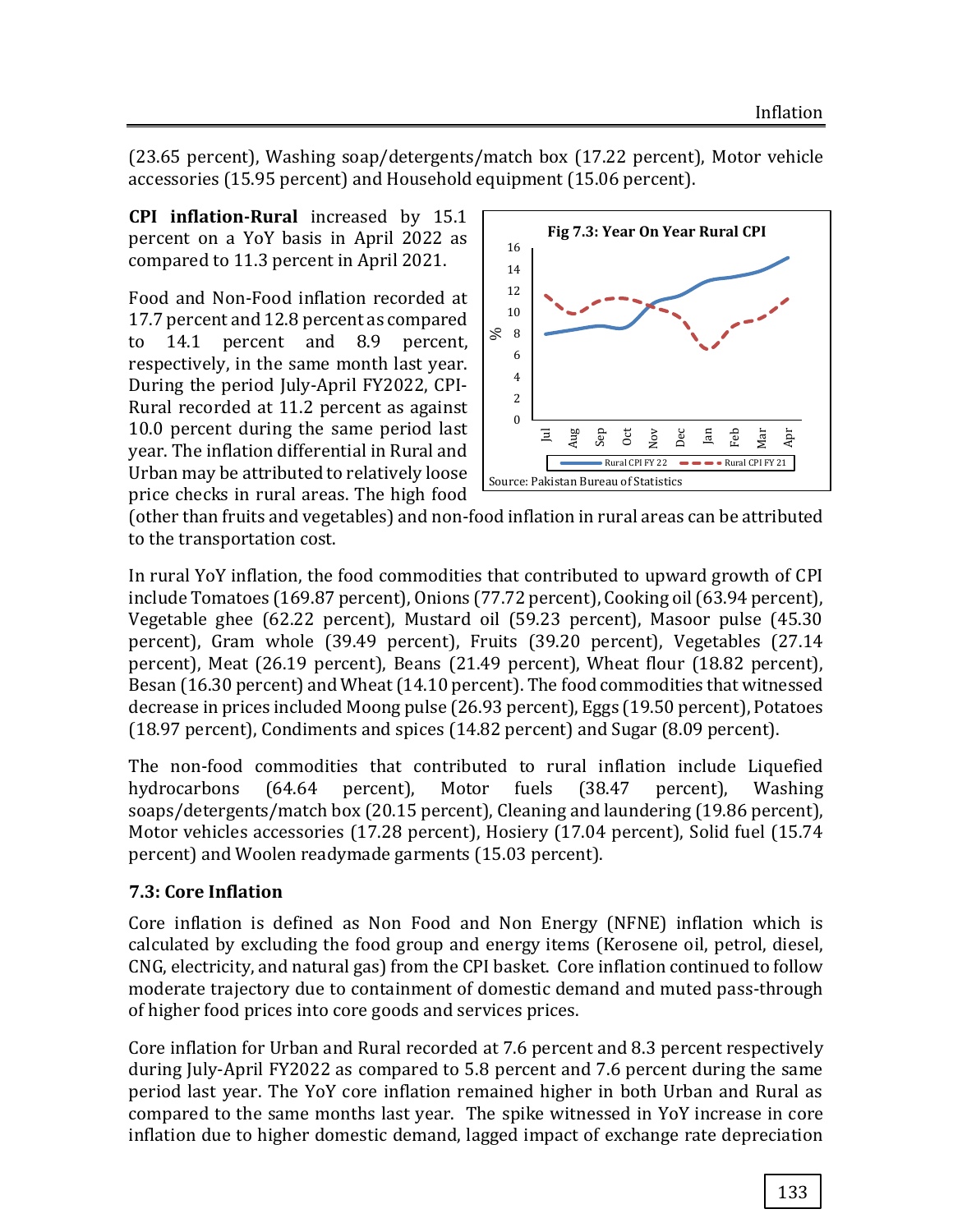and revision of taxes (vehicles and postal services) which were kept unchanged in previous budget on account of COVID-19 related relief. Table 7.3 shows the core inflation trend YoY basis.

| <b>Table 7.3: Core Inflation</b><br>(0/0) |                                       |     |     |     |     |            |            |     |     |      |      |         |
|-------------------------------------------|---------------------------------------|-----|-----|-----|-----|------------|------------|-----|-----|------|------|---------|
| <b>Months</b>                             |                                       | Iul | Aug | Sep | 0ct | <b>Nov</b> | <b>Dec</b> | lan | Feb | Mar  | Apr  | Jul-Apr |
| 2020-21                                   | Urban                                 | 5.3 | 5.6 | 5.5 | 5.6 | 5.6        | 5.6        | 5.4 | 6.4 | 6.3  | 7.0  | 5.8     |
|                                           | Rural                                 | 7.8 | 7.6 | 7.8 | 7.6 | 7.4        | 7.7        | 7.8 | 7.7 | 7.3  | 7.7  | 7.6     |
| 2021-22                                   | Urban                                 | 6.9 | 6.3 | 6.4 | 6.7 | 7.6        | 8.3        | 8.2 | 7.8 | 8.9  | 9.1  | 7.6     |
|                                           | Rural                                 | 6.9 | 6.2 | 6.2 | 6.7 | 8.2        | 8.9        | 9.0 | 9.4 | 10.3 | 10.9 | 8.3     |
|                                           | Source: Pakistan Bureau of Statistics |     |     |     |     |            |            |     |     |      |      |         |

### **7.4: Wholesale Price Index (WPI)**

Wholesale prices of 419 items included are being collected from 19 cities. During the outgoing Fiscal year, WPI is moving towards an upward trajectory since the start of FY2022. Last year it followed a same pattern but remained far below than the current year upward trajectory. The YoY WPI for April 2022 is recorded at 28.1 percent against 23.8 percent in the previous month and 16.6 percent in the same month last year. The index on period average basis during July-April FY2022 has been recorded at 22.9 percent as



against 7.4 percent during the same period last year.

Further categorization of the index into 5 constituent groups reveals the highest inflationary pressure is recorded in other transportable goods i.e. 38.0 percent as against a decline of 3.1 percent during the same period FY2021. The group-wise comparison is given in table 7.4.

| Table 7.4: Wholesale Price Index (WPI)                  |         |         | (%)     |
|---------------------------------------------------------|---------|---------|---------|
| Group                                                   | Weights |         | Jul-Apr |
|                                                         |         | 2020-21 | 2021-22 |
| <b>General (WPI)</b>                                    | 100.0   | 7.4     | 22.9    |
| Agriculture Forestry& Fishery                           | 25.8    | 11.9    | 23.8    |
| Ores/Minerals, electricity, gas & water                 | 12.0    | 2.4     | 9.4     |
| Food, Beverages, Tobacco, Textiles and Leather Products | 31.1    | 12.8    | 18.4    |
| i) Food Products, Beverages & Tobacco                   | 20.1    | 15.7    | 16.0    |
| ii) Textiles & Apparel                                  | 10.3    | 7.7     | 24.1    |
| iii) Leather Products                                   | 0.7     | 5.9     | 4.7     |
| Other Transportable Goods                               | 22.4    | $-3.1$  | 38.0    |
| Metal Products, Machinery & Equipment                   | 8.7     | 14.9    | 18.2    |
| Source: Pakistan Bureau of Statistics                   |         |         |         |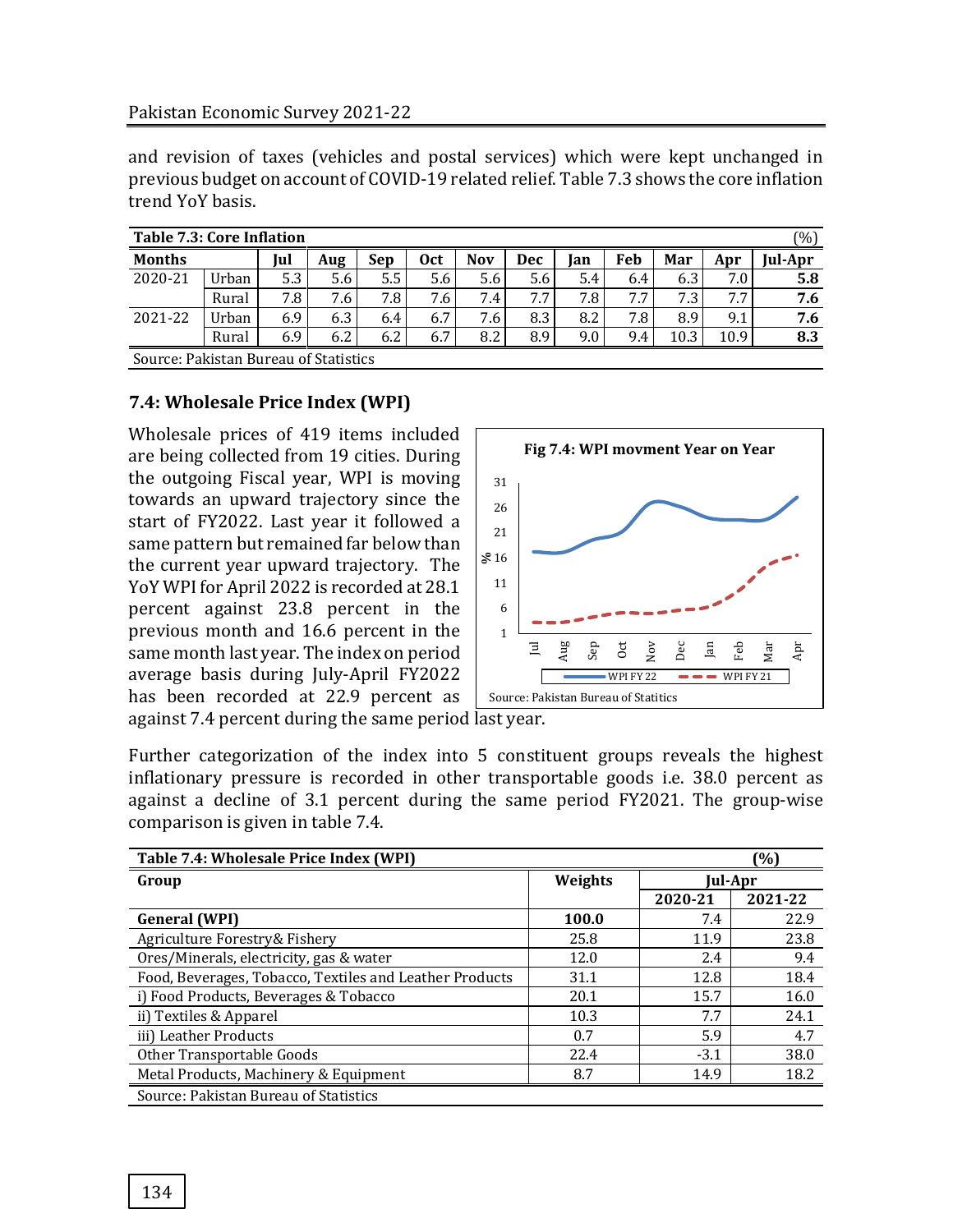#### **7.5: Sensitive Price Indicator (SPI)**

SPI is computed on weekly basis to assess the price movements of essential commodities at a shorter interval of time to review the price situation in the country. SPI comprises of 51 essential items and the prices are collected from 50 markets in 17 cities of the country.

The trend of this index is monitored regularly by the NPMC, and immediate measures are being taken to control fluctuation in prices. The SPI YoY basis in FY2022 remained volatile as presented in the Figure 7.5.



The annualized increase in SPI during July-April FY2022 was recorded at 16.9 percent against 12.9 percent in the same period last year. Twenty-five (25) major food items including wheat flour, rice, tomatoes, onions, pulses, chicken, sugar, red chilies, etc. having a weight of 59 percent, influenced SPI by 10.6 percent.

| Table 7.5: Change in prices of major food items of SPI<br>(%) |                  |            |               |                      |  |  |  |  |  |
|---------------------------------------------------------------|------------------|------------|---------------|----------------------|--|--|--|--|--|
| Items                                                         | <b>Units</b>     | Weights    | Change        | <b>Contributions</b> |  |  |  |  |  |
|                                                               |                  | (Combined) | Apr-22/Apr-21 |                      |  |  |  |  |  |
| <b>Wheat Flour Bag</b>                                        | 20 Kg            | 4.0        | 8.1           | 0.3                  |  |  |  |  |  |
| Rice Basmati Broken                                           | $1$ Kg           | 1.3        | 13.0          | 0.2                  |  |  |  |  |  |
| Bread plain                                                   | Each             | 0.6        | 14.4          | 0.1                  |  |  |  |  |  |
| <b>Beef with Bone</b>                                         | $1$ Kg           | 3.4        | 25.9          | 0.9                  |  |  |  |  |  |
| Mutton                                                        | 1 Kg             | 2.4        | 24.2          | 0.6                  |  |  |  |  |  |
| Chicken                                                       | 1 Kg             | 3.9        | 5.3           | 0.2                  |  |  |  |  |  |
| Milk fresh (Un-boiled)                                        | 1 Ltr            | 18.4       | 9.8           | 1.8                  |  |  |  |  |  |
| Curd                                                          | $1$ Kg           | 1.8        | 9.0           | 0.2                  |  |  |  |  |  |
| <b>Powdered Milk</b>                                          | 390 gm           | 0.4        | 8.3           | 0.0                  |  |  |  |  |  |
| Eggs Hen                                                      | 1 Dozen          | 1.4        | $-17.0$       | $-0.2$               |  |  |  |  |  |
| Cooking Oil DALDA                                             | 5 litre          | 3.1        | 58.6          | 1.8                  |  |  |  |  |  |
| Vegetable Ghee                                                | $2.5$ kg         | 1.5        | 58.2          | 0.9                  |  |  |  |  |  |
| Vegetable Ghee                                                | 1kg              | 1.5        | 57.2          | 0.8                  |  |  |  |  |  |
| <b>Bananas</b>                                                | 1 Dozen          | 0.9        | 13.6          | 0.1                  |  |  |  |  |  |
| Pulse Masoor                                                  | 1 Kg             | 0.5        | 41.8          | 0.2                  |  |  |  |  |  |
| Pulse Moong                                                   | 1 Kg             | 0.5        | $-27.5$       | $-0.1$               |  |  |  |  |  |
| Pulse Mash                                                    | $1$ Kg           | 0.3        | 3.6           | 0.0                  |  |  |  |  |  |
| Pulse Gram                                                    | 1 Kg             | 0.5        | 11.1          | 0.1                  |  |  |  |  |  |
| Potatoes                                                      | 1 Kg             | 2.1        | $-19.6$       | $-0.4$               |  |  |  |  |  |
| Onions                                                        | 1 Kg             | 1.7        | 93.2          | 1.6                  |  |  |  |  |  |
| Tomatoes                                                      | $1$ Kg           | 1.4        | 115.4         | 1.7                  |  |  |  |  |  |
| Sugar                                                         | 1 Kg             | 3.2        | $-11.5$       | $-0.4$               |  |  |  |  |  |
| <b>Chilies Powder Packet</b>                                  | $200 \text{ gm}$ | 0.8        | $-39.5$       | $-0.3$               |  |  |  |  |  |
| Garlic                                                        | 1 Kg             | 0.6        | 76.7          | 0.4                  |  |  |  |  |  |
| Tea Lipton Packet                                             | 190 gm           | 2.4        | 12.7          | 0.3                  |  |  |  |  |  |
| <b>Total</b>                                                  |                  | 58.5       |               | 10.6                 |  |  |  |  |  |
| Source: Pakistan Bureau of Statistics                         |                  |            |               |                      |  |  |  |  |  |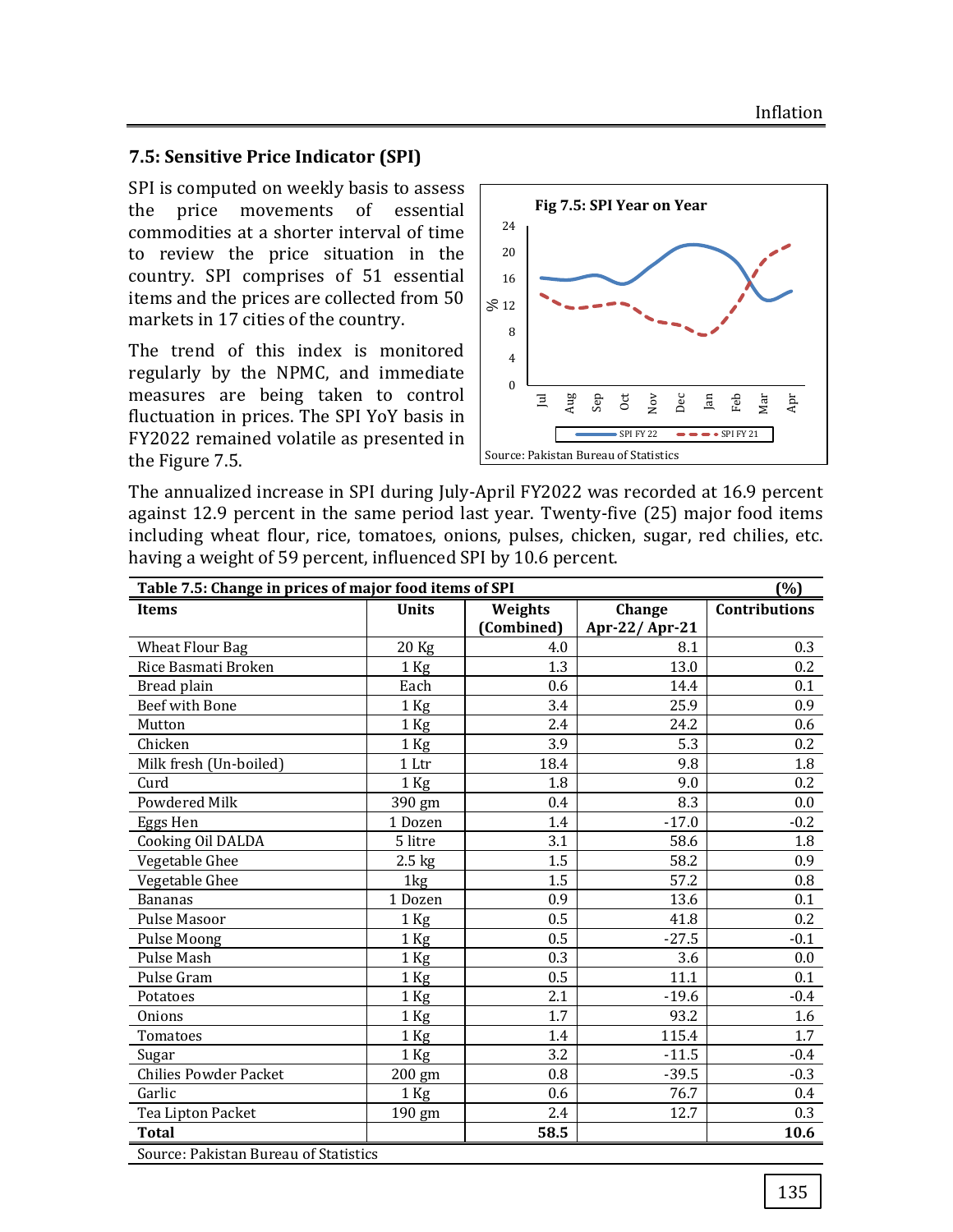## **7.6: Global Prices Trend**

The Russia-Ukraine conflict has caused major disruptions to the supply of commodities. Both countries are key exporters of energy and agricultural products. The disruptions have exacerbated existing stresses in commodity markets following the recovery from the COVID-19 pandemic, which saw rebounding global demand and constrained supplies after 2020. Oil price rose to nearly US\$105.8/bbl in April 2022 and has shown an increase by 63.3 percent on YoY basis while the month on month basis showing a decline of 8.5 percent.

| <b>Table 7.6: International Prices of Major Commodities</b> |              |            |          |         |        |             |        |            |             |  |
|-------------------------------------------------------------|--------------|------------|----------|---------|--------|-------------|--------|------------|-------------|--|
| <b>Months</b>                                               | <b>Sugar</b> | Palm       | Soyabean | Crude   | Wheat  | <b>Rice</b> | Tea    | <b>DAP</b> | <b>Urea</b> |  |
|                                                             | (S/Mt)       | <b>Oil</b> | oil      | oil     | (S/Mt) | (S/Mt)      | (S/Mt) | (S/Mt)     | (S/Mt)      |  |
|                                                             |              | (S/Mt)     | (S/Mt)   | (S/Brl) |        |             |        |            |             |  |
| $Apr-21$                                                    | 360.0        | 1078.0     | 1401.0   | 64.8    | 281.0  | 477.4       | 2670.0 | 543.4      | 328.1       |  |
| $May-21$                                                    | 380.0        | 1156.0     | 1554.0   | 68.0    | 297.3  | 462.8       | 2710.0 | 574.6      | 331.6       |  |
| Jun- $21$                                                   | 380.0        | 1004.0     | 1518.0   | 73.1    | 285.6  | 438.6       | 2700.0 | 604.8      | 393.3       |  |
| $Jul-21$                                                    | 390.0        | 1063.0     | 1468.0   | 74.4    | 294.3  | 397.0       | 2650.0 | 613.0      | 441.5       |  |
| Aug-21                                                      | 430.0        | 1142.0     | 1434.0   | 70.0    | 324.5  | 381.0       | 2720.0 | 603.1      | 446.9       |  |
| $Sep-21$                                                    | 430.0        | 1181.0     | 1399.0   | 74.6    | 337.6  | 381.3       | 2730.0 | 643.8      | 418.8       |  |
| Oct-21                                                      | 420.0        | 1310.0     | 1484.0   | 83.7    | 354.7  | 382.9       | 2780.0 | 672.9      | 695.0       |  |
| $Nov-21$                                                    | 430.0        | 1341.0     | 1443.0   | 80.8    | 379.5  | 378.6       | 2830.0 | 726.7      | 900.5       |  |
| $Dec-21$                                                    | 420.0        | 1270.0     | 1411.0   | 74.3    | 376.8  | 381.0       | 2820.0 | 745.0      | 890.0       |  |
| Jan-22                                                      | 400.0        | 1345.0     | 1470.0   | 85.5    | 374.2  | 403.2       | 2860.0 | 699.4      | 846.4       |  |
| Feb-22                                                      | 390.0        | 1522.0     | 1596.0   | 95.8    | 390.5  | 406.0       | 2790.0 | 747.1      | 744.2       |  |
| Mar-22                                                      | 420.0        | 1777.0     | 1957.0   | 115.6   | 486.3  | 407.1       | 2610.0 | 938.1      | 872.5       |  |
| Apr-22                                                      | 430.0        | 1683.0     | 1948.0   | 105.8   | 495.3  | 409.1       | 3270.0 | 954.0      | 925.0       |  |
| % Change                                                    |              |            |          |         |        |             |        |            |             |  |
| Apr $22/$                                                   |              |            |          |         |        |             |        |            |             |  |
| Apr21                                                       | 19.4         | 56.1       | 39.0     | 63.3    | 76.3   | $-14.3$     | 22.5   | 75.6       | 181.9       |  |
| Apr $22/$                                                   |              |            |          |         |        |             |        |            |             |  |
| Mar22                                                       | 2.4          | $-5.3$     | $-0.5$   | $-8.5$  | 1.9    | 0.5         | 25.3   | 1.7        | 6.0         |  |
| Source: Commodities Price Pink Sheet, WB                    |              |            |          |         |        |             |        |            |             |  |

The food prices have risen globally because of shortage of the supply of commodities and high demand. Pakistan has also been affected as the country is a net importer of food items, especially wheat, sugar, pulses and edible oil. The impact of global price movement is realized on domestic prices. However, the government made best efforts to minimize the impact of global increase in prices on domestic consumers.

| Table 7.7: National Average prices    |                             |                            |                              |                                    |                      |                                         |                 |                        |  |  |  |
|---------------------------------------|-----------------------------|----------------------------|------------------------------|------------------------------------|----------------------|-----------------------------------------|-----------------|------------------------|--|--|--|
| <b>Months</b>                         | Sugar<br>Refined<br>(Rs/Kg) | Cooking<br>Oil<br>(Rs/5Kg) | Vegetable<br>Ghee<br>(Rs/Kg) | Wheat<br><b>Flour</b><br>(Rs/20Kg) | Petrol<br>(Rs/Litre) | Hi-Speed<br><b>Diesel</b><br>(Rs/Litre) | Rice<br>(Rs/kg) | Tea<br>(Rs/190)<br>gm) |  |  |  |
| Apr-21                                | 97.1                        | 1536.7                     | 302.6                        | 1011.5                             | 110.7                | 113.2                                   | 92.1            | 230.0                  |  |  |  |
| Mar-22                                | 87.6                        | 2258.2                     | 451.2                        | 1167.4                             | 150.6                | 144.9                                   | 103.0           | 257.6                  |  |  |  |
| Apr-22                                | 85.9                        | 2437.9                     | 475.7                        | 1092.1                             | 150.6                | 144.9                                   | 104.0           | 259.1                  |  |  |  |
| % Change                              |                             |                            |                              |                                    |                      |                                         |                 |                        |  |  |  |
| Apr-22/Apr-21                         | $-11.6$                     | 58.6                       | 57.2                         | 8.0                                | 36.1                 | 28.0                                    | 13.0            | 12.7                   |  |  |  |
| Apr-22/Mar-22                         | $-2.0$                      | 8.0                        | 5.4                          | $-6.5$                             | 0.0                  | 0.0                                     | 1.0             | 0.6                    |  |  |  |
| Source: Pakistan Bureau of Statistics |                             |                            |                              |                                    |                      |                                         |                 |                        |  |  |  |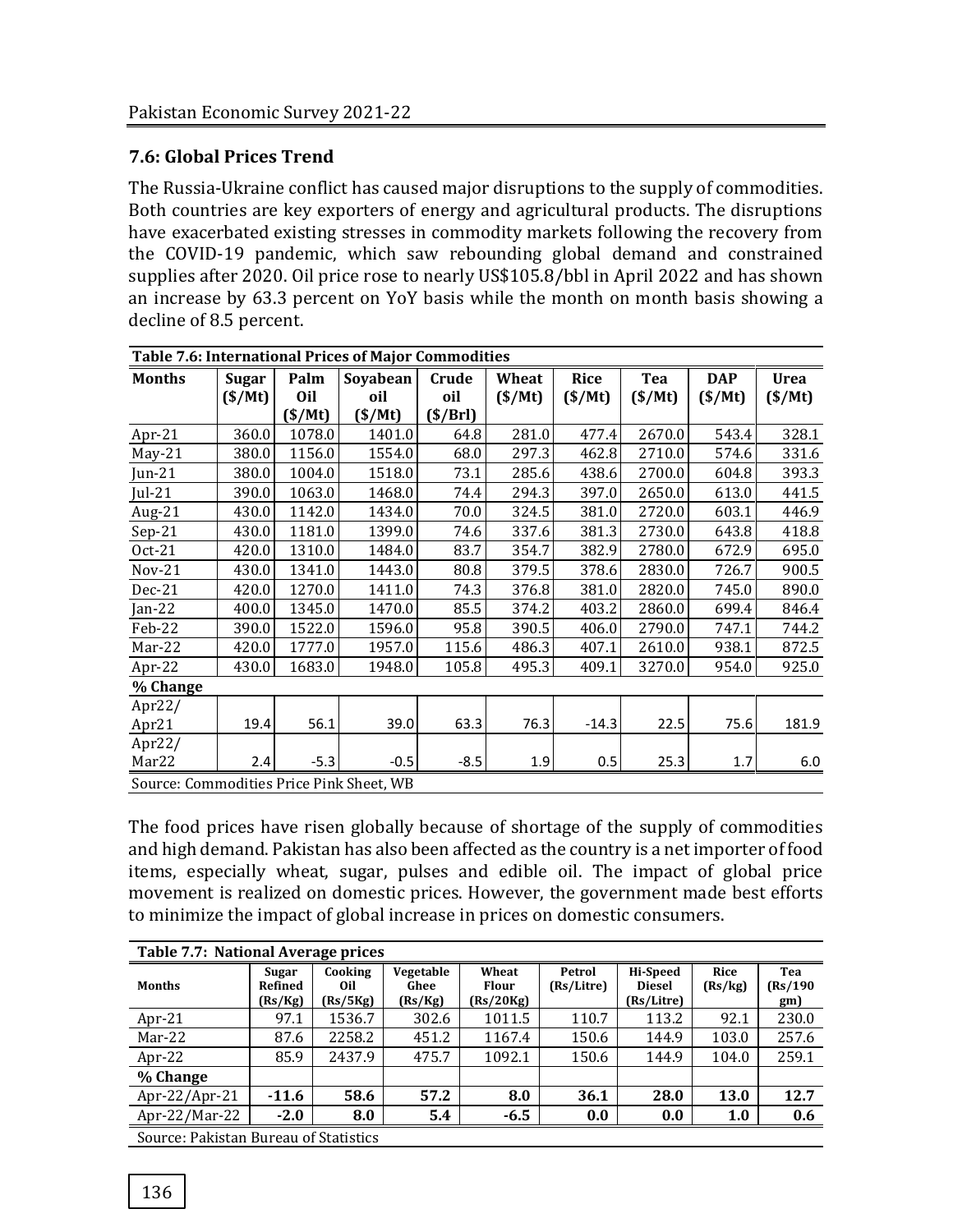The drop in the FAO Food Price Index (FFPI) in April, 2022 was led by a significant downturn in the vegetable oil sub-index, along with a slight decline in the cereal price sub-index, whereas sugar, meat and dairy price sub-indices are sustained and showing moderate increases.



Prices of wheat largely driven by conflict-related export disruptions from Ukraine and to a lesser extent from the Russian Federation. The expected loss of exports from the Black Sea region exacerbated the already tight global availability of wheat. Hence, the world wheat prices rose sharply in March 2022, soaring by 19.7 percent while in April it marginally increased by 0.2 percent. International rice prices in April 2022, went up 2.3 percent from their March levels, sustained by a combination of strong local demand in various Asian exporters, purchases by Chinese buyers and weather setbacks in the Americas.

International palm oil prices dropped moderately in April, mainly weighed by subdued global import purchases amid high costs as well as a weakening demand outlook in China. Nevertheless, uncertainties about export availabilities out of Indonesia, the world's leading palm oil exporter, contained further decline in international prices.

The April 2022 rebound in international sugar price quotations was mainly prompted by the sharp increase in international crude oil prices, which raised expectations of a greater use of sugarcane for ethanol production in Brazil in the upcoming season. However, the good harvest progress and favourable production prospects in India, a major sugar exporter, contributed to easing the price hike and prevented larger monthly price increases.